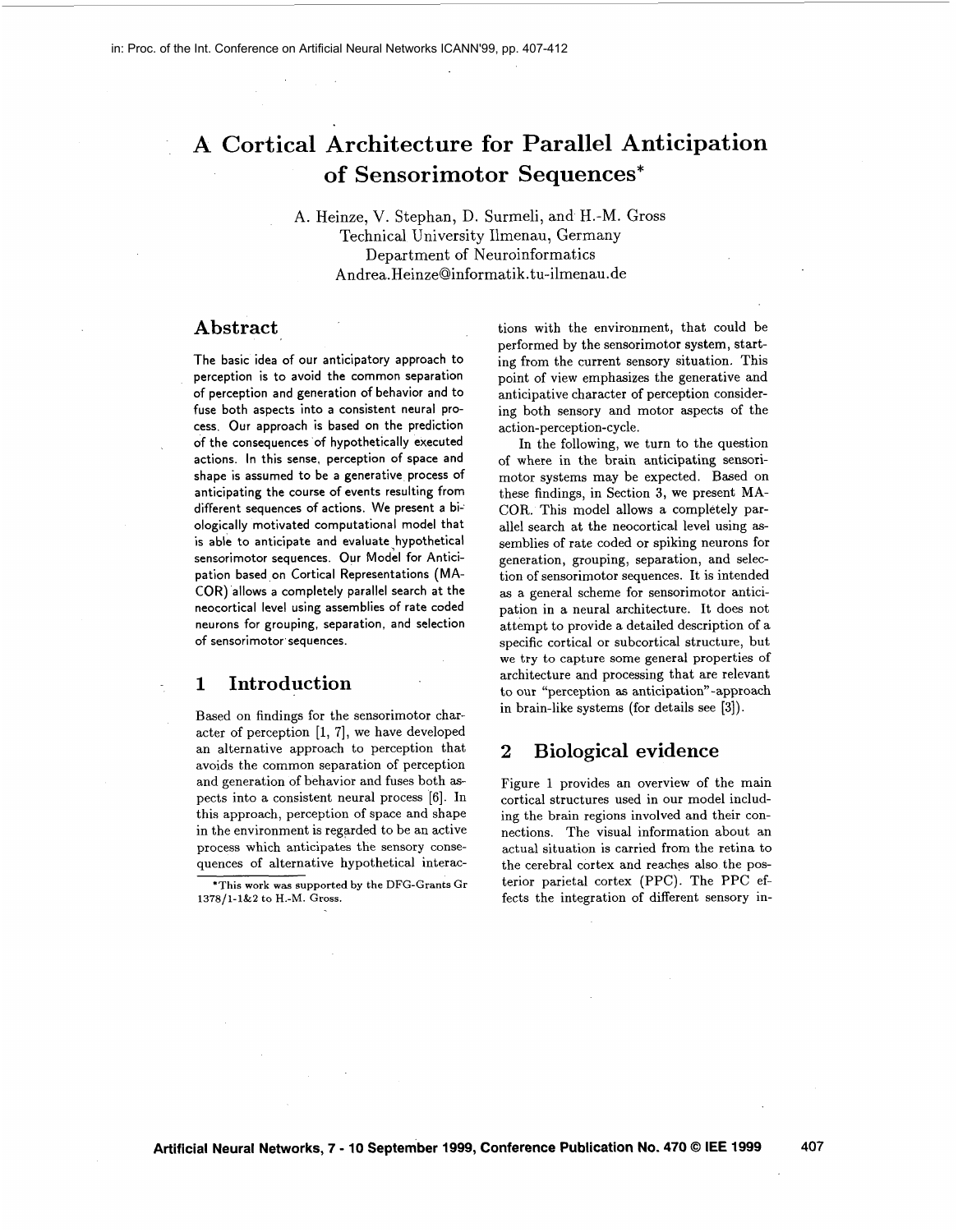puts, thereby processing' afferent inputs not only from visual cortex **(V4, V5,** etc.), but also from the primary somatosensory cortex (SI) and limbic cingulate gyrus. This sensory information enables PPC to generate an activity distribution describing the current status of the animal and forming the basis of successive motor planning. Such planning of motor actions could be shown to take place in the secondary motor areas, e.g. the premotor cortex (PMC) and the supplementary motor area (SMA) (see Figure 1).[9, 10].



Figure 1: **Schematic illustration of the essential cortical and subcortical systems that may be involved in sensorimotor anticipation based on internal simulation.** 

Thach (1996) found that the premotor parts of the brain are active both in planning movements to be executed and in thinking about movements that shall not be executed. Thus, these areas may play a role in anticipating or rehearsing a movement without actually performing it. The SMA also appears to be crucial in temporal organization of movements, especially in sequential performance of multiple movements. The outputs of the PMC and SMA are sent to regions of the primary motor cortex (MI) that control proximal and axial limb movements or body movements via the brainstem and the medial cerebellum for fine tuning of movements **[4].** 

Another subcortical area, the basal ganglia (BG) is of great importance because they are implicated in motor habit learning or might play a role in interfacing many cerebral cortical areas to systems for behavioral output. Especially the striatum receives inputs from all parts of the cerebral cortex, including PMC, MI, SI and has outputs directed strongly towards the premotor and prefrontal cortex via which they could influence movement selection and initiation [8]. Besides these cortical inputs, the striatum receives afferent inputs from dopamine neurons in the midbrain [ll]. This way, striatal neurons are able to learn an association between the sensorimotor context and the dopaminergic afferents, which allows to evaluate sensory situations without external reinforcement [11].

## **3 Model for Anticipation**

Observable behaviors are the only indicators to evaluate and compare the perceptual performance of sensorimotor systems **as** a whole.

Therefore, we are investigating our anticipatory concept within the framework of a simple local navigation behavior with the goal of obstacle avoidance and fast and straight movement. To provide sensory inputs  $x(t)$ , the simulated system was equipped with 8 IRsensors arranged in a circle. The range of the IR sensors is the twice **as** far **as** the diameter of the simulated robot. A motor command  $\underline{m}$  consists of a steering angle  $\phi \in [-45^{\circ}, 45^{\circ}]$ and a velocity  $v \in [0,1]$ . The reinforcement is chosen depending on the motor command selected such that a maximum reinforcement *r*  of 1.0 is only delivered for  $\phi = 0$ ,  $v = 1$  without collisions. The reinforcement decreases up to a minimum value of  $r = 0.3$ , for greater steering angles and lower velocities. Collisions are always punished by  $r = -1$ .

Of great importance for a successful navigation behavior is the evolution of a general understanding of space and shape, independent of specific visual details of the objects in the scene. In our view, the evolution of such a general understanding must be based on the capability to continuously simulate, evaluate, and select sensorimotor alternatives. This requires a generative process of anticipating the course of events resulting from different sequences of actions.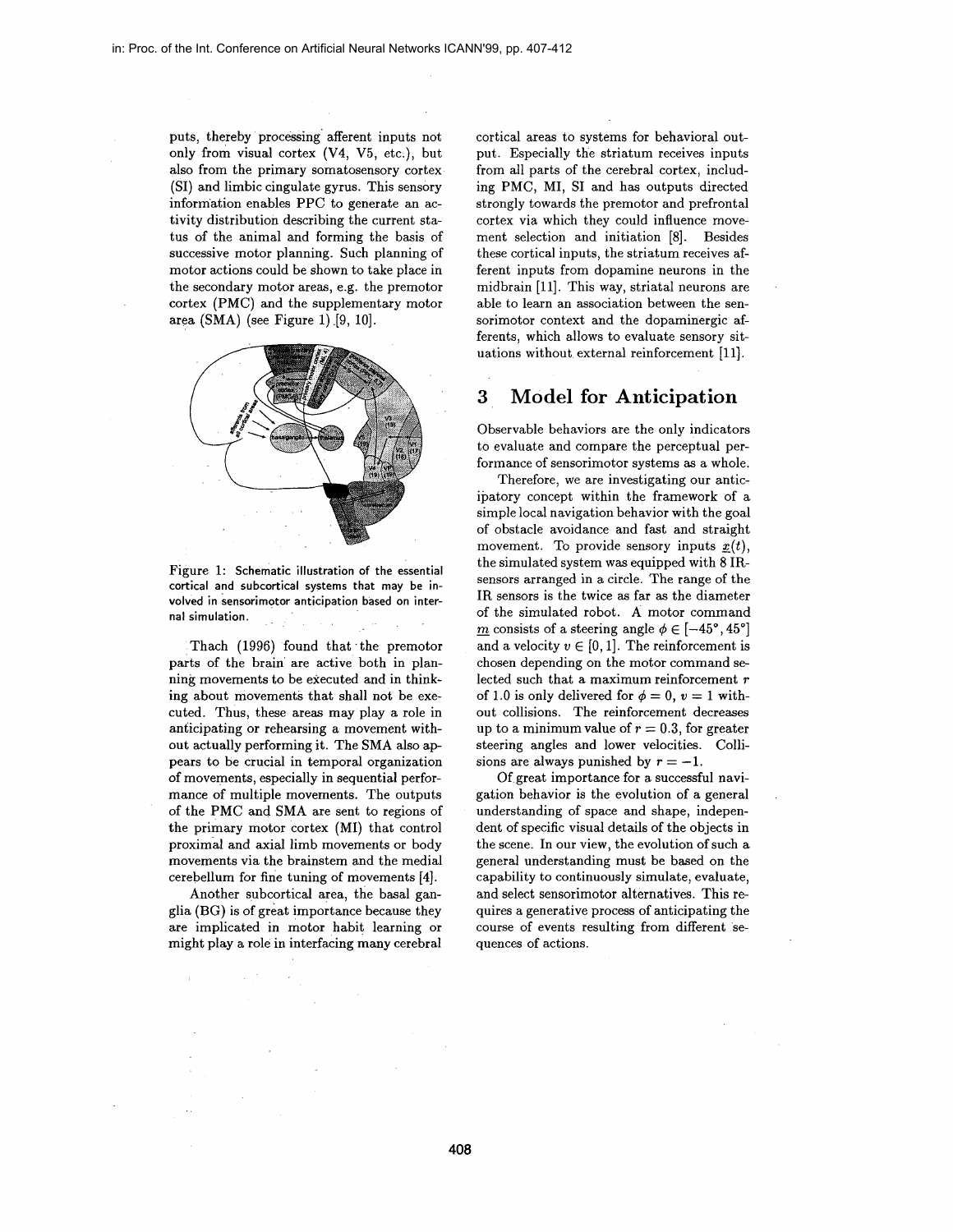#### **3.1 Architecture**

In the MACOR-architecture a *parallel* generation of sequences of sensorimotor hypotheses is assumed. It is realized by a spread of activity through corticocortical connections within our cortical model that is supposed to correspond to SMA/PMC. These connections, thus, allow the direct prediction of subsequent sensorimotor situations as well as an evaluation  $(w^{\mathsf{T}})$  and competence  $(w^{\mathsf{C}})$  for each transition. Learning of these action-values is thought to proceed involving the valuesystem of the brain, particularly the basal ganglia. The values of a sensorimotor transitions mediated by the basal ganglia are stored directly in the synaptic weights of the respective corticocortical connections.

MACOR is composed of sensorimotor **as**semblies of processing nodes (prediction map, see Figure **2).** 



Figure 2: **Basic structure of MACOR modeled at the level of associative cortices. Each node, called a-node, encodes a sensory situation specified by the motor context that resulted in the respective sensory situation. This figure schematically illustrates three short sequences. Each of the generated sequences may have a different length and cumulative evaluation. The connections between the a-nodes encode the motor commands** *(m)* **along with their**  evaluations  $(w^{\mathsf{r}})$  and competence  $(w^{\mathsf{c}})$  for the cor**responding sensorimotor transition. Different grey levels were used to symbolize different activities of sensorimotor nodes.** 

The nodes ( $\alpha$ -nodes, pyramidal cells) in each sensorimotor assembly represent alternative motor commands serving to bring the system into the respective sensory situation.

Thus, initiated by a real sensorimotor situation, a certain  $\alpha$ -node in our model is activated which propagates its activity  $y_i^{\alpha}$  to all other  $\alpha$ -nodes connected to it by corticocortical connections  $w_{ij}^C$  (see Equation 1, where  $n$  is the number of assemblies and  $m$  is the number of nodes in each assembly).

$$
y_i^{\alpha}(t+1) = \max_{j \in [0, n-m-1]} w_{ij}^{\mathcal{C}}(t) \cdot y_j^{\alpha}(t) \qquad (1)
$$

The hereby activated  $\alpha$ -nodes may in turn activate further  $\alpha$ -nodes, thus generating whole sequences of sensorimotor hypotheses. Since the maximal value of the competence weights is lower than 1.0 (see Equation 7), a subsequent  $\alpha$ -node will always be lower activated than its predecessor. Also, a node will only be activated if its input activity exceeds a threshold. This also supplies a stopping criterion for the propagation of sequences.

While the parallel generation of sequences of sensorimotor hypotheses is achieved by the  $\alpha$ -nodes, the model assumes that the selection of the best evaluated sequence is realized by pyramidal cells called  $\beta$ -nodes (see Figure 3).



Figure **3: Backpropagation of local sequence eval**uations onto the  $\beta$ -startnode in assembly 1.

These pyramidal cells exist in cortical layer I1 of SMA/PMC with extensive reciprocal projections to both MI and PMC [2]. Thus, each  $\beta$ -node is associated with a corresponding  $\alpha$ -node in the same cortical column. The  $\beta$ -nodes may select a sequence for actual execution at any point in time as the local evaluations  $(w^{\mathbf{r}})$  for the generated sequences are projected back onto the  $\beta$ -start node. The activity of a  $\beta$ -node *i* is determined by the activity of its corresponding  $\alpha$ -node  $(y_i^{\alpha}(t + 1))$ , see Equation 1), the evaluation weight  $(w_{ij}^r(t))$  from the preceeding  $\alpha$ -node *j* 

'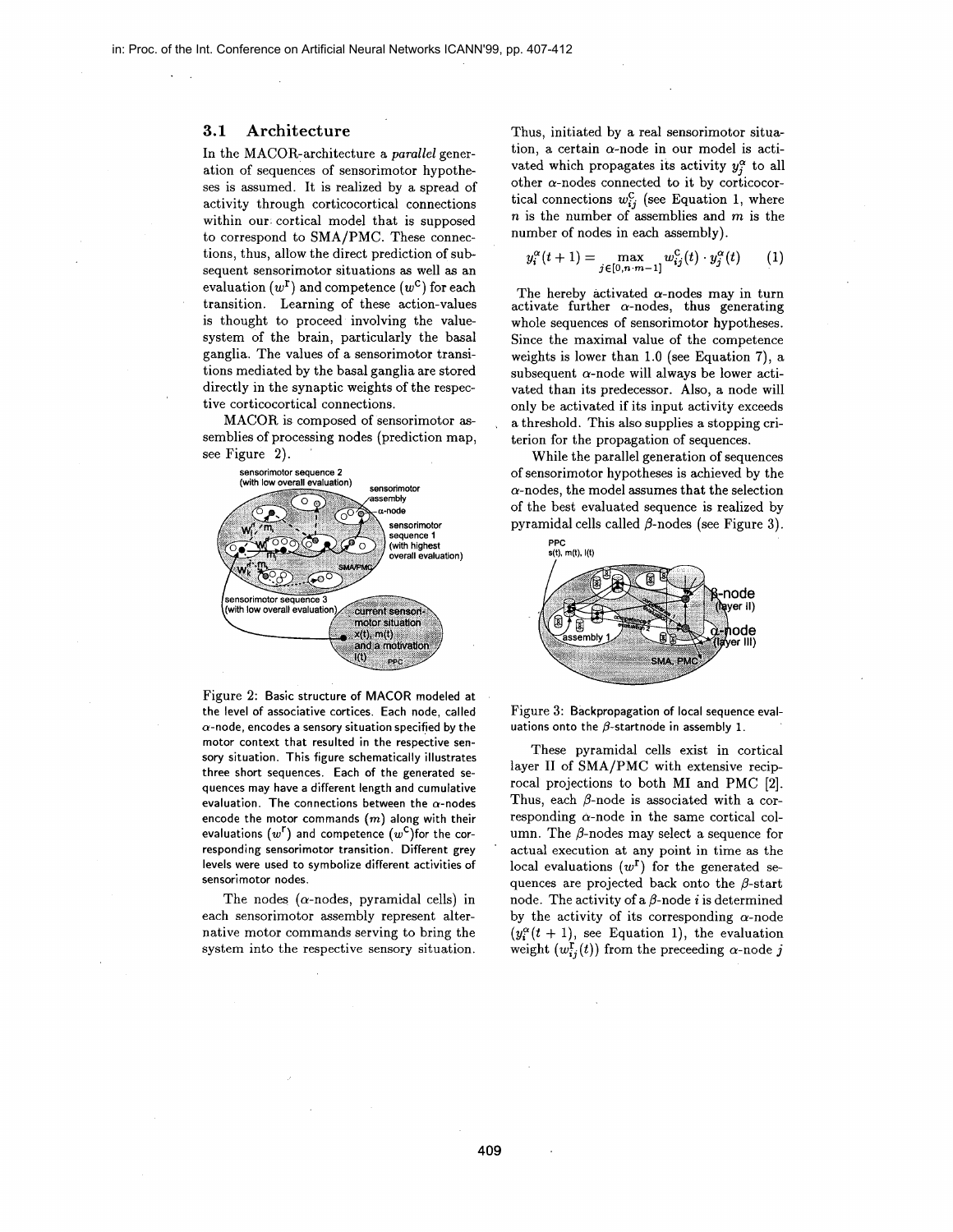and added by the output activity of the other  $\beta$ -nodes propagated back (only from successor in sequence).

$$
y_i^{\beta}(t+1) = w_{ij}^{\Gamma}(t) \cdot y_i^{\alpha}(t+1) + \max_{k \in [0, n \cdot m-1]} y_k^{\beta}(t) \quad (2)
$$

Intersections of sequences in the same sensory situation as shown in Figure 2 between sequence 1 (solid line) and sequence **2** (dashed line) may be partially avoided utilizing the motor context to reach this situation. Thus, a number of sequences may project onto the same assembly, where different nodes will be activated due to the disparate motor context of the trajectories.

#### **3.2 Learning within the map**

For learning within the prediction map, special attention must be paid to the structure of the sensorimotor situations and the learning of the competence and evaluation weights. In our model, learning may occur simultaneously or sequentially. In our investigations, we first preferred sequential learning and used SOFM and Neural Gas [5] for clustering of the sensorimotor situation (see Figure **4).** 

For the learning of the corticocortical connections it is essential that all possible transitions are explored a number of times, as'only this will ensure the learning of meaningful competences and evaluations as the basis for correct predictions. This exploration may be realized **as** random action selection or by optimistic initialization of the evaluation weights<br>and the selection of the maximally evaluated<br>transition (see Equations 3, 4, where  $r_{\text{max}}$  is<br>the maximally achievable reinforcement).<br> $w_{ij}^{\text{c}}(t = 0) = \frac{1}{n \cdot m}$  (3) and the selection of the maximally evaluated transition (see Equations 3, 4, where  $r_{\text{max}}$  is the maximally achievable reinforcement).

$$
w_{ij}^{\rm C}(t=0) = \frac{1}{n \cdot m} \tag{3}
$$

$$
w_{ij}^{\mathrm{r}}(t=0) = 2 \cdot r_{\mathrm{max}} \tag{4}
$$

High optimistic evaluation weigths  $w_{ij}^r$  yield rather high sequence evaluations at the beginning of training. For actually experienced transitions, the competence weights are increased (see Equation **5),** yet their evaluation weight must be decreased from the optimistic initial value (see Equation 8). The selection of the sequence with the highest cumulative

evaluation thus results in a choice biased towards sequences featuring transitions not yet explored. Only after a transition has been experienced a number of times (high competence weight), the transition can achieve a higher local sequence evaluation than not yet explored transitions. This serves to realize an exploration of the environment depending on the knowledge already gained about sensorimotor transitions. During the exploration only actually executed transitions cause an adaptation of the competence and evaluation weights. As a result of the adaptation, the competence weights for actually experienced transitions are increased (see Equation 5) and decreased for wrongly predicted ones (see Equation 6). After the adaptation of the weights all efferent competence weights of node *j* are normalized to the value 1 (see Equation 7). This allows the determination of the probability of **a** transition into a subsequent situation. The adaptation of the evaluation weights  $w_{ij}^{\mathbf{r}}$  computes a moving average over all (z) experienced reinforcements *r* (see Equation 8).

$$
w_{ij}^{\rm C}(t+1) = w_{ij}^{\rm C}(t) \cdot 1.5 \tag{5}
$$

$$
w_{ij}^{\rm C}(t+1) = w_{ij}^{\rm C}(t) \cdot 0.99 \tag{6}
$$

$$
w_{ij}^{\rm C}(t+1) = \frac{w_{ij}^{\rm C}(t+1)}{\sum\limits_{k \in [0,n-m-1]} w_{kj}^{\rm C}(t+1)}
$$
 (7)

$$
w_{ij}^{\Gamma}(t+1) = w_{ij}^{\Gamma}(t) + \frac{r - w_{ij}^{\Gamma}(t)}{z}
$$
 (8)

#### **3.3 Results**

An essential goal of our first investigations was to demonstrate that the anticipative system leads to a better local navigation than a reactive one. Only the anticipative system is able to predict badly evaluated system states, yet it can also handle with such states to pursue an overall better evaluated sequence. The basis for the results to follow is the prediction map shown in figure **4.** The clustering of the sensorimotor situations and the learning of the corticocortical connections proceeded sequentially.

To generate the prediction map shown in figure **4,** a random action selection within the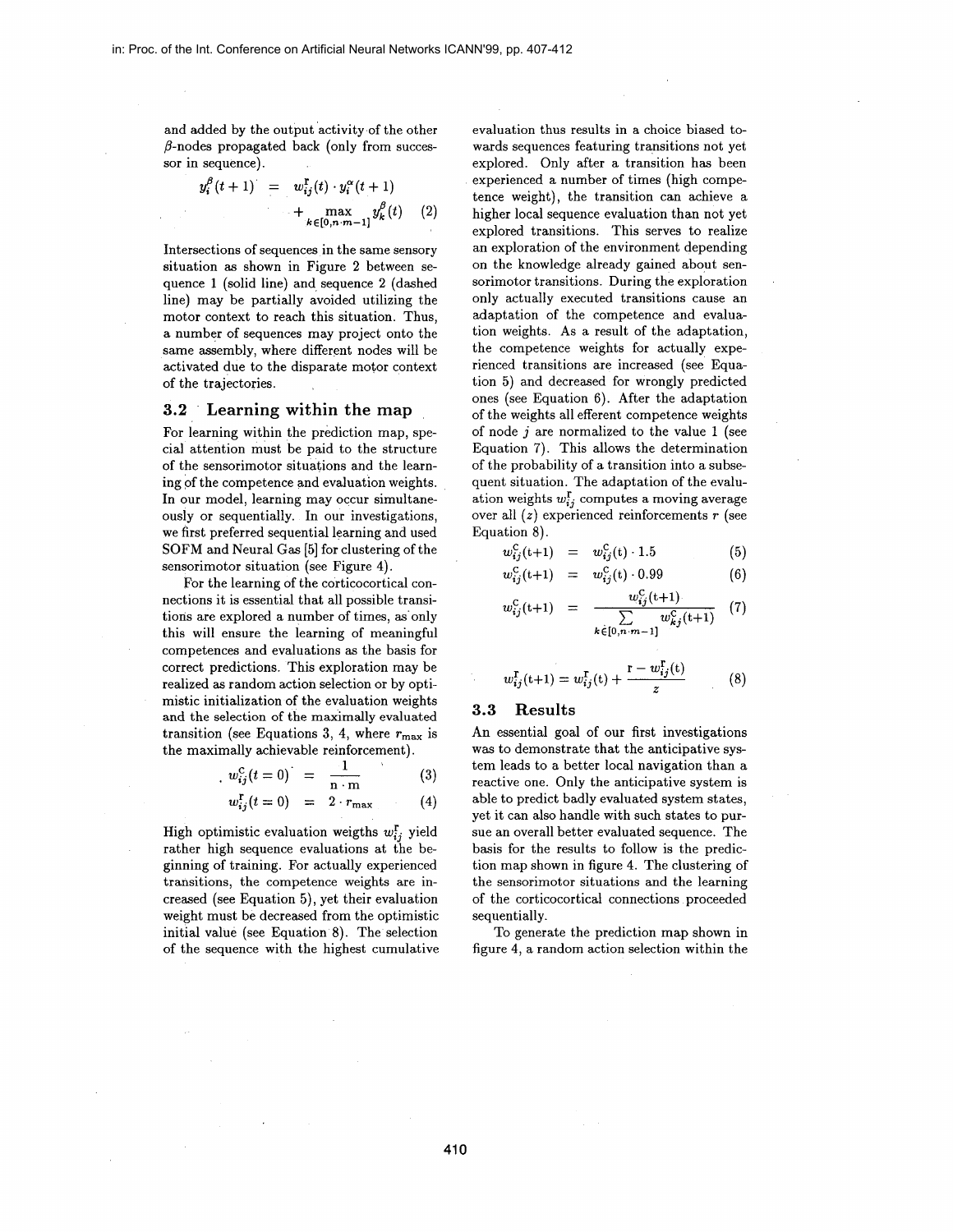first 2.500 time steps was used to structure the clusterers of the prediction map. After that, further 60.000 time steps of random and reactive action selection were used to explore the sensorimotor transitions during which only 18% of the connections were explored (the main part of the unexplored connections will remain so due to the given range of motor commands). After learning, the Euclidean distance between the predicted and the actually experienced sensory situation was computed as a prediction error, which has the averaged value of **23%** of a maximum value. The reason for this high value might be a too small prediction map. In small maps only typical situations are represented. Situations, in which a motor command establishs a strong change of the sensory situation, are not represented.



Figure 4: To structure the prediction map, the sensory situations were clustered by a Neural Gas. Each neuron of the clusterer contains *5*  neurons to code the motor context. The sensory situation represented

by a neuron is depicted by an octagon, where the distance of each vertex from the middle corresponds to the reading of an IR-sensor (top two vertices correspond to the forward sensors). Motor actions are shown as little squares. The greater their distance to the horizontal line, the greater the velocity a neuron represents. Their position with regard to the vertical line characterizes their steering angle, which produces turns to the left up to  $-45^{\circ}$  (left of the vertical) or  $45^{\circ}$ .

To provide an example for the parallel hypothesis generation, figure 5, shows all steps for the anticipation of a resulting sequence. The activities of the  $\beta$ -nodes during their propagation are depicted in the gray values arranged in vertical bars (black is high activity, time runs from left,  $t=0$  to right,  $t=7$ ). As hypothesis generation progresses,  $\beta$ -nodes are activated stronger, indicating an increasing number of generated sequences with highly evaluated transitions. The  $\beta$ -startnode is marked by a big square in all hypothesis steps. Figure 5 shows all trajectories, that were best in the several hypothesis steps.



Figure 5: Generation of alternative sensorimotor sequencs of hypotheses, which can change over the time scope of prediction.

The sequence evaluations backpropagated to the  $\beta$ -startnode in the single steps are given below the respective bar. The final resulting trajectory is drawn **as** a solid line, all others as dotted lines. At  $t=1$ , the difference in the action chosen between a reactive and an anticipative system is observable: the reactively chosen transition initially has a higher overall sequence evaluation, but with ongoing planing results in a lower one.

Investigations regarding a comparison between anticipative and reactive systems are shown in figure 6.